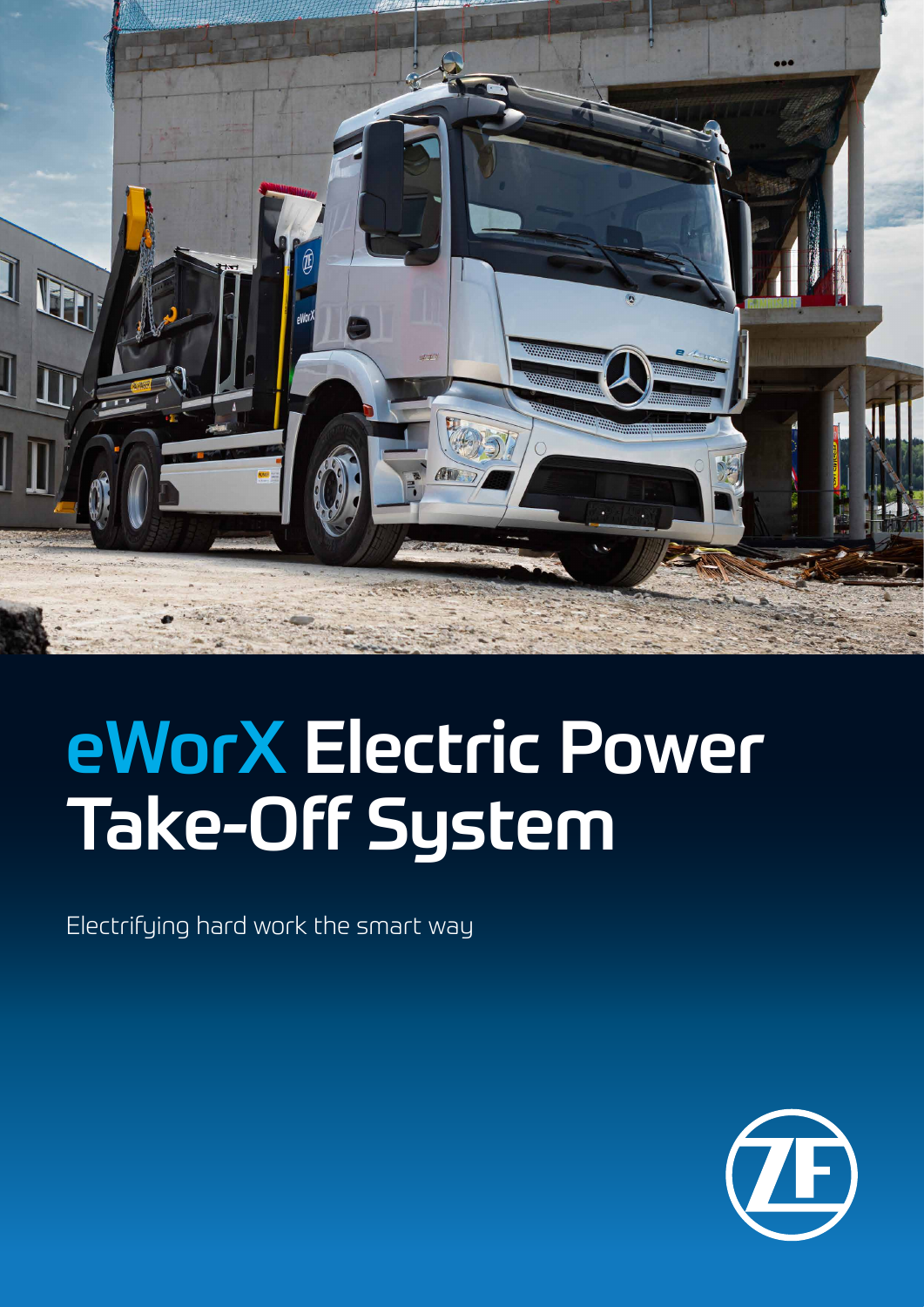## Plug'n'work solution to drive implements installed on electric commercial vehicles

This silent and smart solution with zero local CO2 emissions\* enables a wide variety of use cases for electric commercial vehicles. The innovative and fully electrified power take-off system comes as a standardized, modular and intelligent plug-and-work one-box-solution to drive a broad range of work equipment such as hook lifters, skip loaders or loading cranes installed on electric commercial vehicles.

#### Value to **Customers**

- Provides body manufacturers with a known mechanical interface to equip electric vehicles with a variety of work tools
- Releases body manufacturers from the need to deal with the electrified high-voltage vehicle driveline
- Allows for simplified plug-and-work integration
- Enables optimized operating efficiency for minimized energy consumption
- Helps to increase productivity of vehicle and work equipment
- Offers a range of value-adding intelligent functionalities, e.g., smart state-of-charge (SoC) integration
- Benefits from ZF's worldwide service network

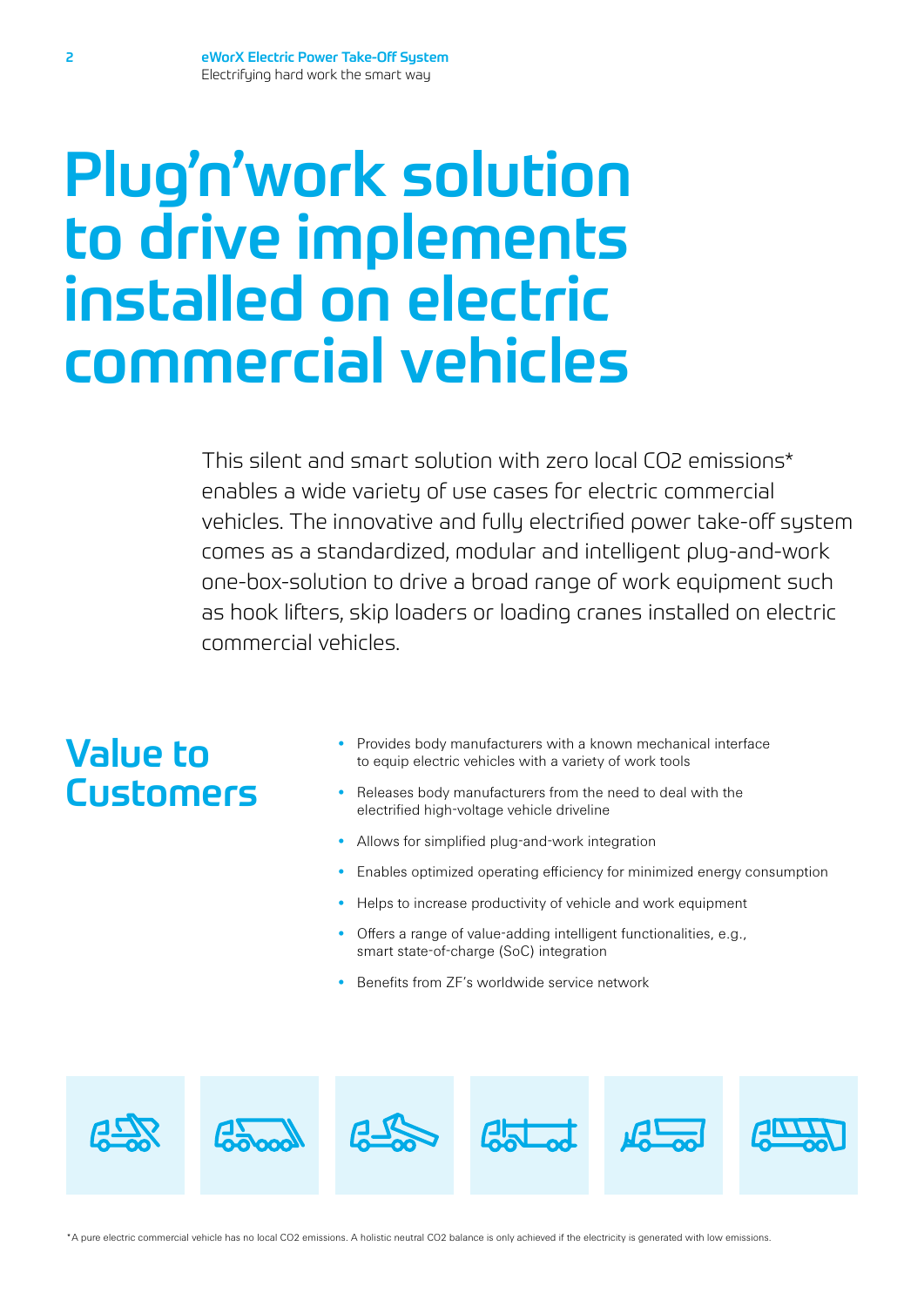

### **Technical** Features

- Integrates components including e-motor, inverter and electronic control unit with application-specific software modules
- Comes with inverter technology for 650V nominal voltage
- Modular design allows for easy system extension with hydraulic pump and cooling system
- Connects vehicle and body through smart CAN interface to ensure bidirectional communication
- Provides seamless integration into the vehicle's energy management
- Can work during standstill, driving and charging
- Comes with customizable operation-on-demand philosophy
- Offers application-specific designed work cycle profiles

### The ZF **Difference**

- Builds on ZF's automotive expertise in driveline, e-mobility, software and mechanical PTO technology
- Developed in close collaboration with OEMs and body manufacturers
- Designed in line with latest automotive standards such as functional safety, commercial vehicle and electric power train requirements
- Comes embedded into technology roadmap with strong innovation pipeline